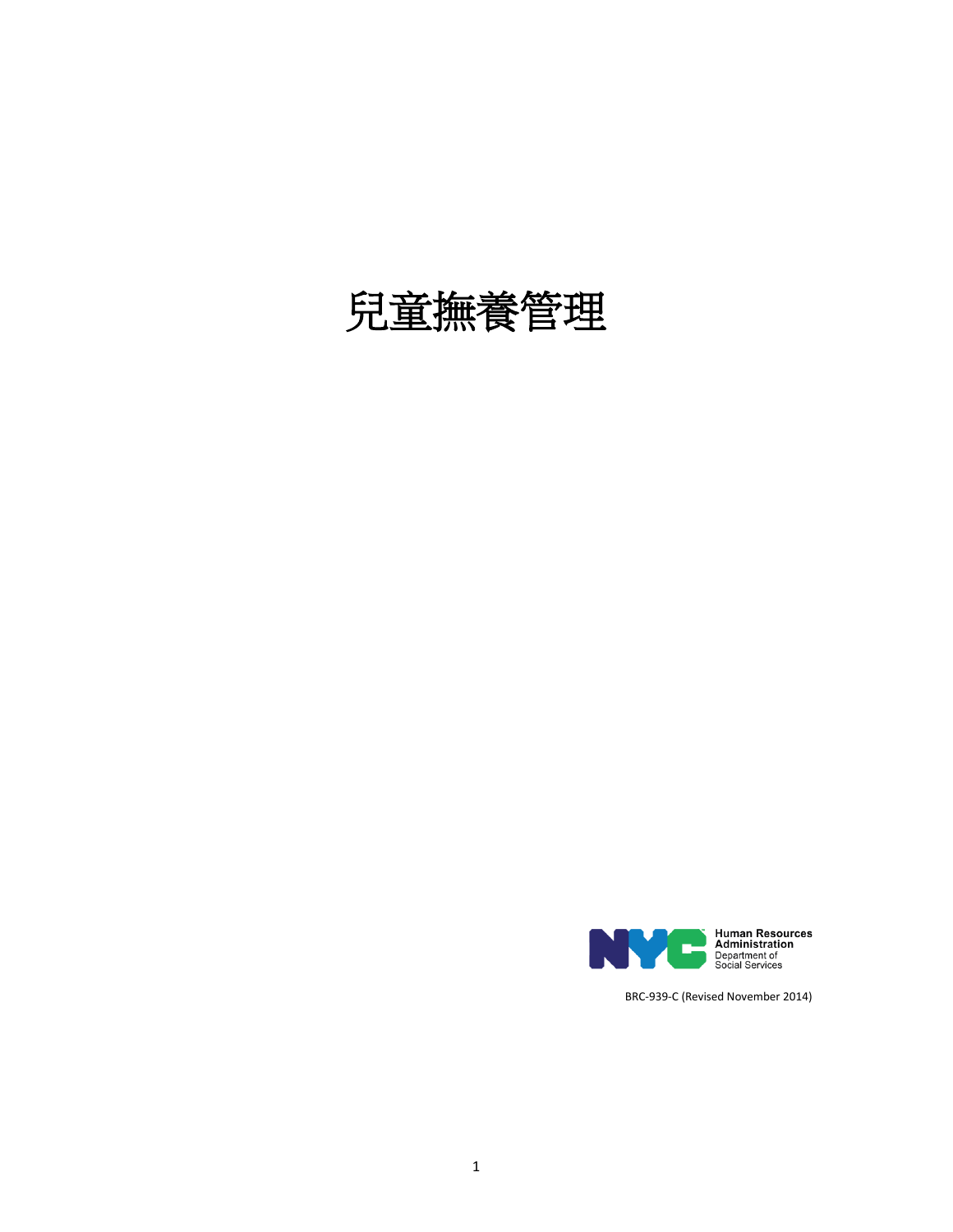若您為非監護家長(即沒有與子女同住的家長),並有現行兒童撫養命令或無法償還的兒 童撫養費債務,紐約市兒童撫養法執行機構 (NYC Office of Child Support Enforcement, OCSE) 可為您提供協助。

我們理解可能有許多理由導致您背負兒童撫養債務,或者接到的兒童撫養命令內容超出您 收入所能承擔的範圍, 但我們也知道幾乎所有的父親都會願意支付其子女撫養費用,我們 想要協助您達成此心願。父母雙方都負擔撫養費用的子女在學校會有較好的表現,也較不 至於在貧困中成長。支付兒童撫養費用的父親,較可能主動參與子女的生活。

領取現金援助的家庭會將每月收到的兒童撫養費中,第一筆 \$100 (若有 2 名以上子女則 為 \$200 )存下,此為他們額外的現金援助福利。現金援助個案終結後,所有已收取的現行 撫養費用將會轉交給監護家長(與兒童同住並照顧兒童的家長)。OCSE 所收取的超過 90% 以上的兒童撫養費會被轉交給監護家長,以滿足其子女的需要。

兒童撫養部門為提供協助,擬定三套計畫與低收入的非監護家長合作,減輕其兒童撫養命 令內容與對社會服務部 (Department of Social Services, DSS) 積欠的兒童撫養債務。

## 修改 **DSS** 命令 **(Modify DSS Order, MDO)**

若低收入非監護家長的兒童撫養命今與其目前收入不合,MDO 可為其提供協助。 若您的 財務情況自命令確定後發生變化,或您之前並沒有在法庭上出示財務資訊,MDO 皆可提 供協助。

## 符合資格:

- 目前的兒童撫養命令規定對至少一名兒童提供現金援助
- 收入低於紐約州自我供養儲金的金額 (2014年為 \$15,755), 或
- 目前接受現金援助、SSI 或 Medicaid

#### 您的福利:

可降低兒童撫養命令標準,使其符合紐約州準則。您可簽署協議降低兒童撫養費責任金額 ,無須前往家事法庭。

# 欠款限額 **(Arrears Cap)** 方案

欠款限額 (Arrears Cap) 可為您積欠政府 (DSS) 的累計兒童撫養債務設定上限。

## 符合資格:

- 必須對政府 (DSS) 積欠債務,無需有現行或有效的兒童撫養命令
- 必須符合非監護家長積欠款項已在逐漸增加,但其收入低於聯邦貧窮線(2014 年 為 \$11,670)的條件

#### 您的福利:

您對 DSS 的積欠款項可減低至 \$500,且無須再回到法院。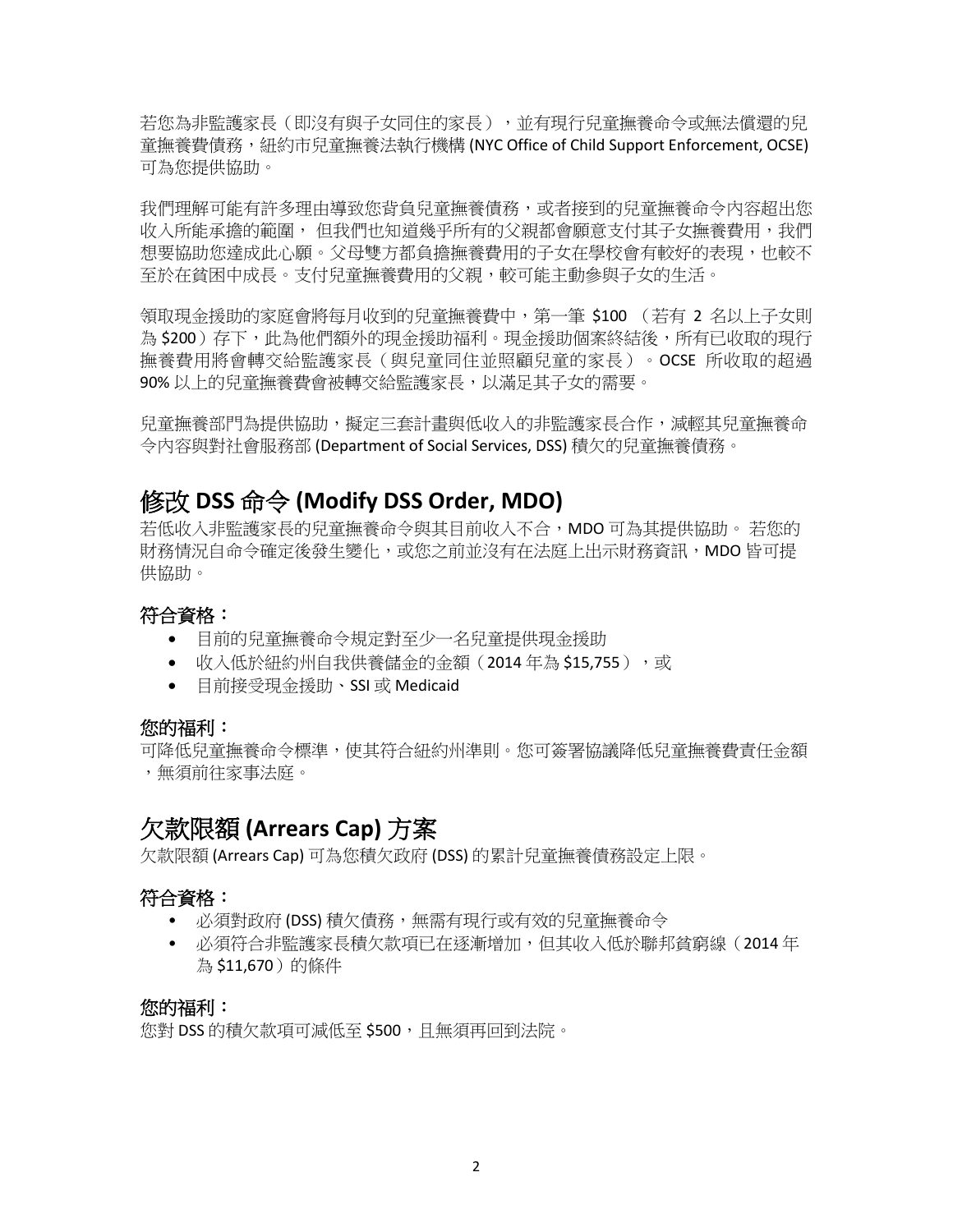# 積欠款項信用計畫 **(Arrears Credit Program, ACP)**

ACP 能協助您減少對政府的積欠款項金額。

## 符合資格:

- 對 DSS 積欠款項
- 無收入限制,收入水準無須符合或在貧困線之下
- 全額支付現行兒童撫養命令一年。若您沒有現行兒童撫養命令,必須全額支付您上 一次法庭命令的責任金額一年
- 目前或之前執行的兒童撫養命令每月超過貧困線 \$25
- 銀行存款金額低於 \$3,000,或所擁有汽車、珠寶、房地產等價值低於 \$5,000
- 無任何家庭暴力或對兒童的犯罪記錄

## 您的福利:

每年可領取高達 \$5,000 償還對 DSS 積欠的兒童撫養債務。每項合格個案可利用 ACP 三年 ,總金額為 \$15,000 。無須前往家事法庭便能申請此計畫。

## 欲申請 **MDO**、欠款限額或積欠款項信用計畫,請至:

### **OCSE** 客戶服務接待中心 **(Customer Service Walk-In Center)**

151 West Broadway, 4th floor New York, NY 10013

服務時間:\* 週一至週五的上午 8:00 至晚上 7:00 請攜帶附照片的身分證

\* 請於下午 5:00 前抵達,方有足夠時間辦理申請手續。

## 請攜帶以下文件至客戶服務中心:

- 附照片的身分證
- 現金援助、SSI、或 Medicaid 的收據證明(如適用)
- 最近的薪資單三張
- 最近的聯邦與州稅務申報表
- 經填寫、簽署、公證完畢的資產淨值切結書 (Affidavit of Net Worth),可從 <http://on.nyc.gov/1FI1mBs> 取得
- 申請欠款限額者請附過去收入低於聯邦貧困線的證明
- 監禁日期證明,如監獄或矯正司 (Department of Corrections) 信函

## 您也可來信申請欠款限額或積欠款項信用計畫

• 只需將上述文件副本寄至: OCSE, PO Box 830, Canal Street Station, New York, NY 10013